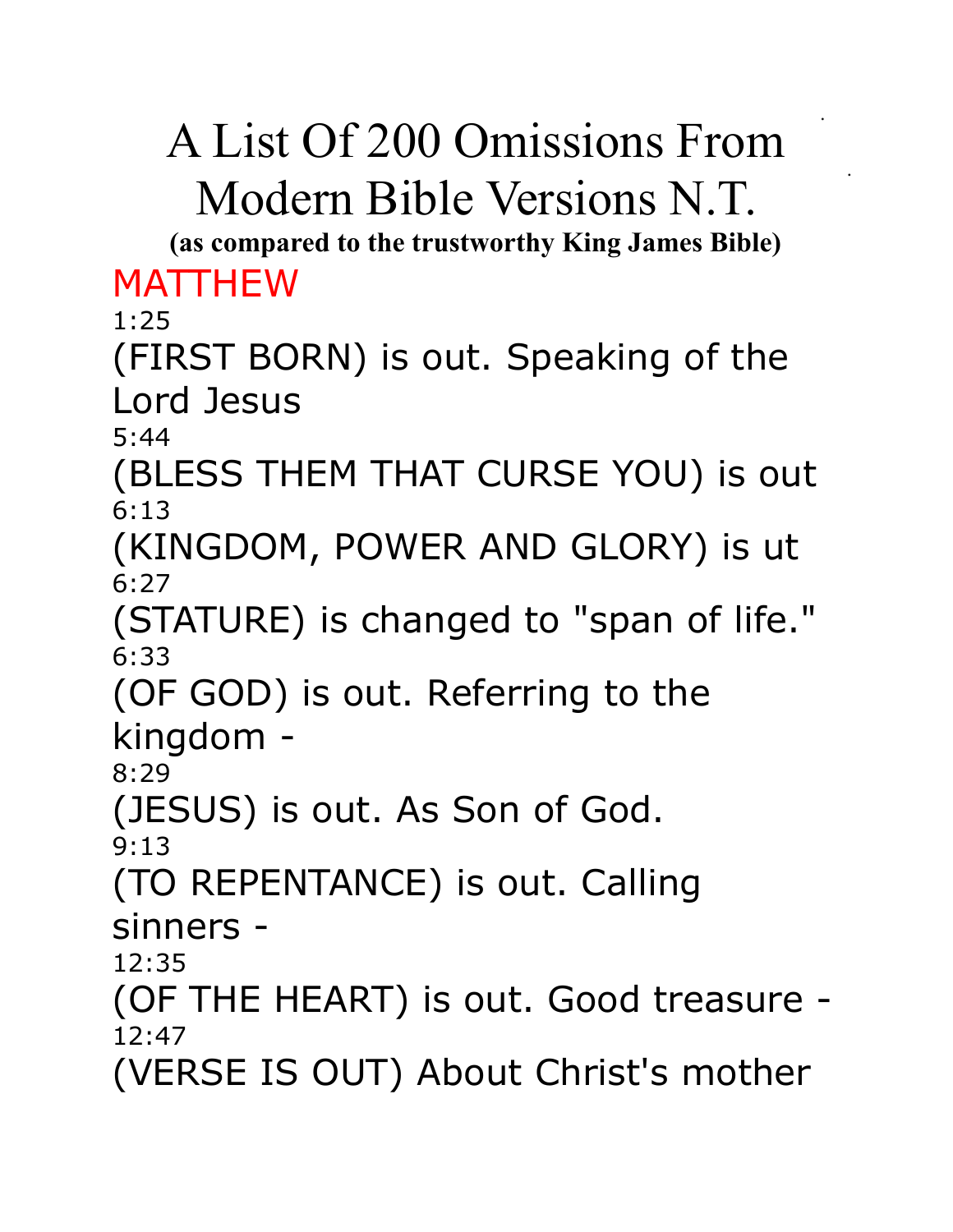# (JESUS SAID UNTO THEM and LORD) is out.

15:8

(DRAWETH UNTO ME WITH THEIR

MOUTH) is out.

16:3

(O YE HYPOCRITES) is out.

16:20

(JESUS) is out.

17:21

(VERSE IS OUT) About prayer and fasting.

18:11

(VERSE IS OUT) Tells Jesus came to save.

19:9

(LAST 11 WORDS ARE OUT) About adultery.

19:17

(GOD) is out. None good but (God) 20:7

(WHATSOEVER IS RIGHT RECEIVE) is out.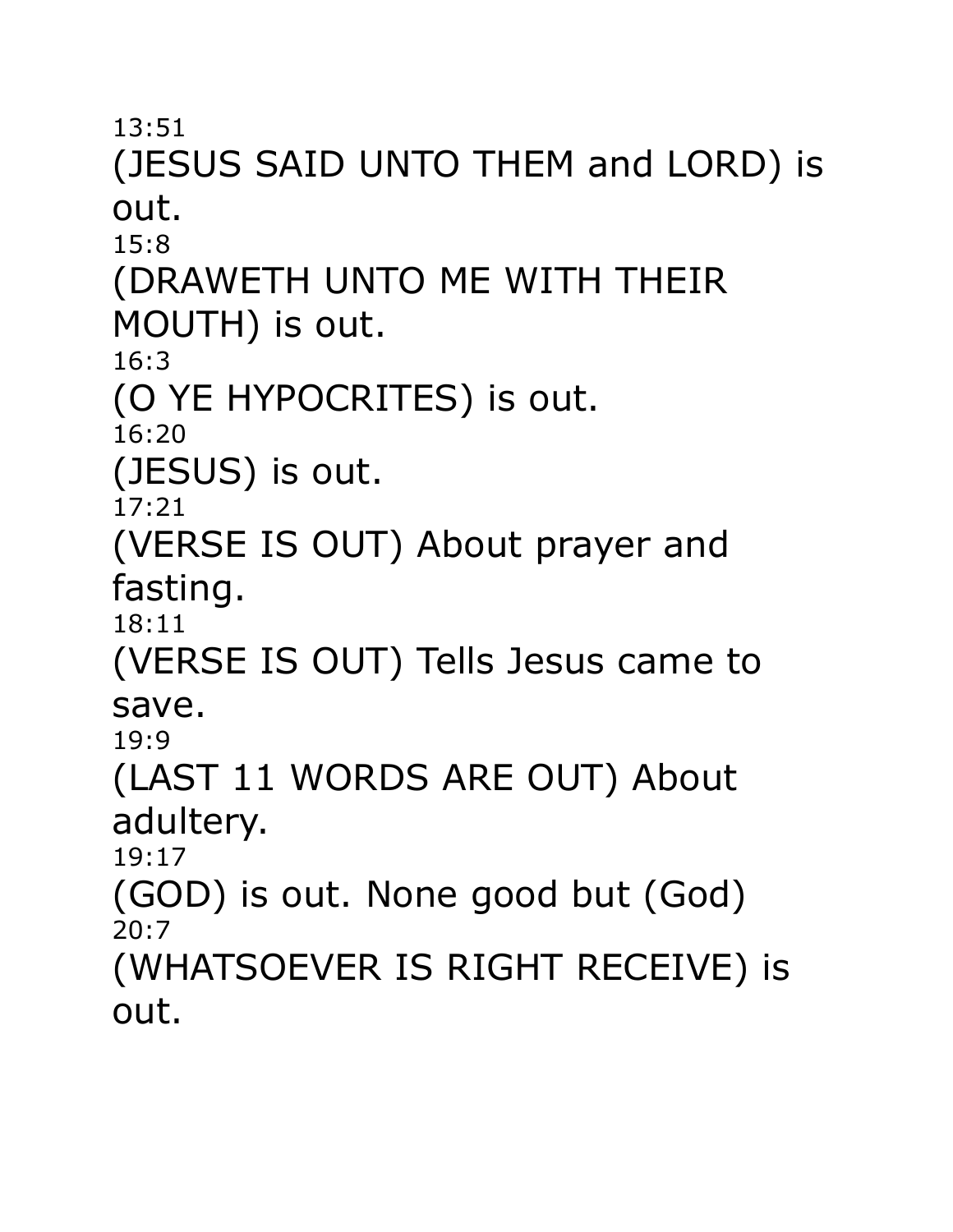(MANY BE CALLED BUT FEW ARE CHOSEN) is out.

20:22

(BAPTIZED WITH CHRIST'S BAPTISM) is out.

21:44

(VERSE IS OUT) About Christ the Stone.

23:14

(VERSE IS OUT) Woe, scribes and hypocrites.

25:13

(WHEREIN THE SON OF MAN COMETH) is out.

27:35

(FULFILLED SPOKEN BY THE PROPHET) is out.

27:54

(THE SON OF GOD) is "a son of God. 28:2

(FROM THE DOOR) is out.

28:9

(THEY WENT TO TELL HIS DISCIPLES) is out.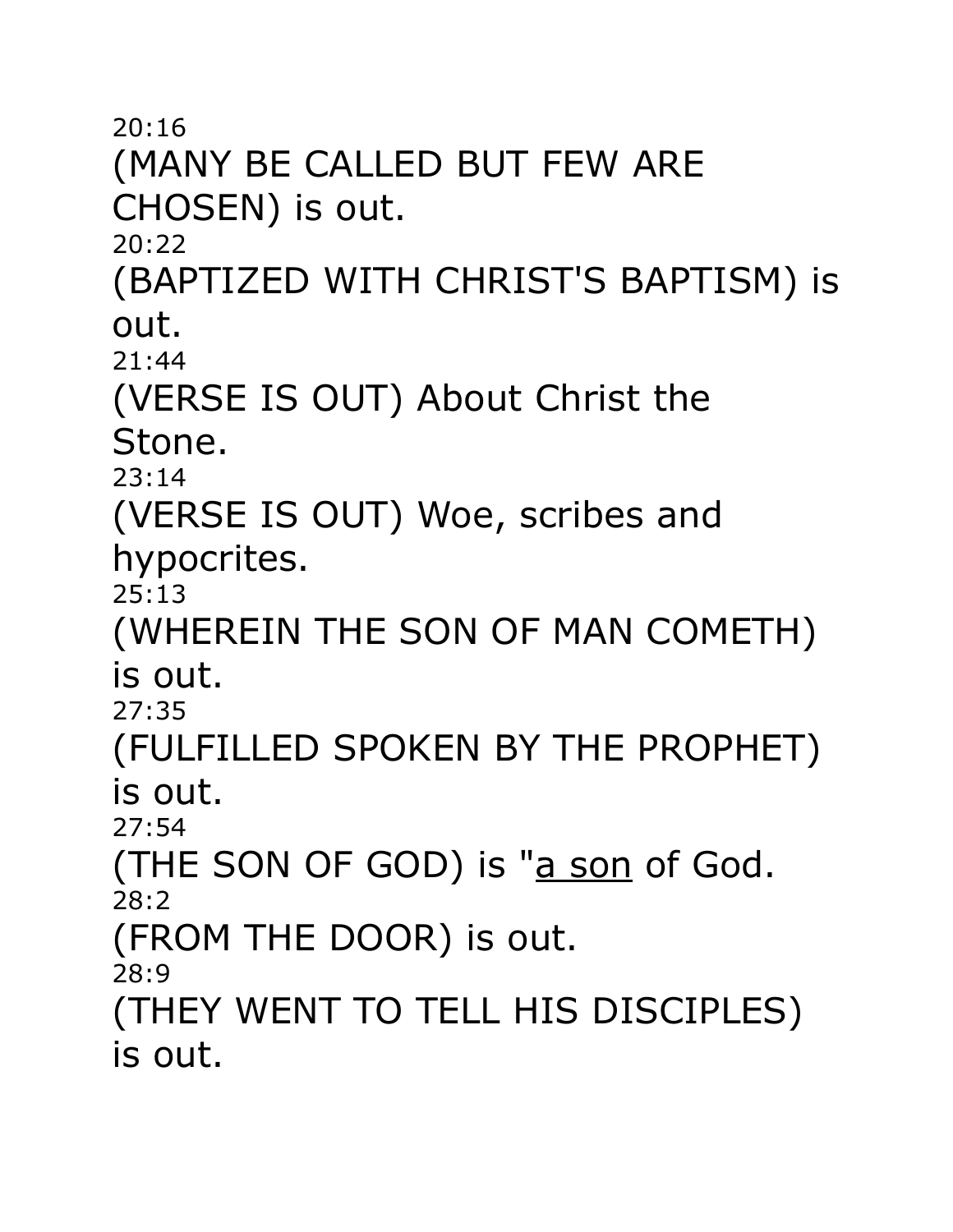MARK

1:1

(SON OF GOD) is out in Williams,

Goodspeed, Panin, Nestle, New World, Westcott & Hort.

1:14

(OF THE KINGDOM) is out. Jesus gospel -

1:31

(IMMEDIATELY) is out. The fever left -  $2:17$ 

(TO REPENTANCE) is out. Call sinners - 6:11

(MORE TOLERABLE FOR SODOM AND GOMORRAH) is out.

6:16

(FROM THE DEAD) is out. John is risen - 6:33

(HIM) is changed to "them."

7:8

(WASHING OF POTS AND CUPS) is out. 7:16

(VERSE IS OUT) about having an ear to hear.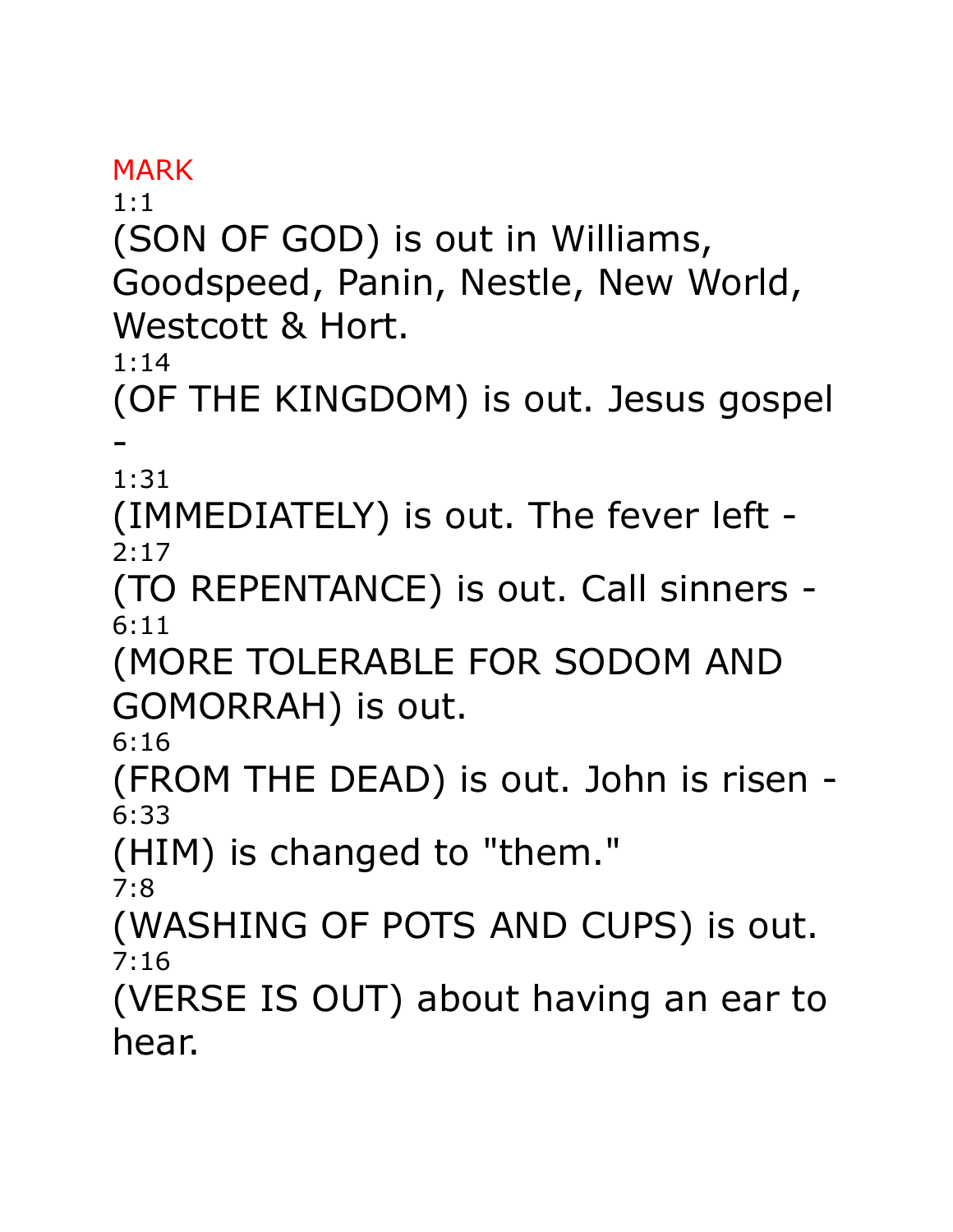(LORD) is out. A believer called Him Lord.

 $9:42$ 

(IN ME) is out. Little ones that believe - 9:44

(VERSE IS OUT) About a fire not being quenched.

9:46

(VERSE IS OUT) Where worm dieth not. 9:49

(EVERY SACRIFICE SHALL BE SALTED) is out.

10:21

(TAKE UP THE CROSS) is out. Jesus said -

10:24

(FOR THEM THAT TRUST IN RICHES) is out.

11:10

(IN THE NAME OF THE LORD) is out. 11:26

(VERSE IS OUT) If ye do not forgive, etc.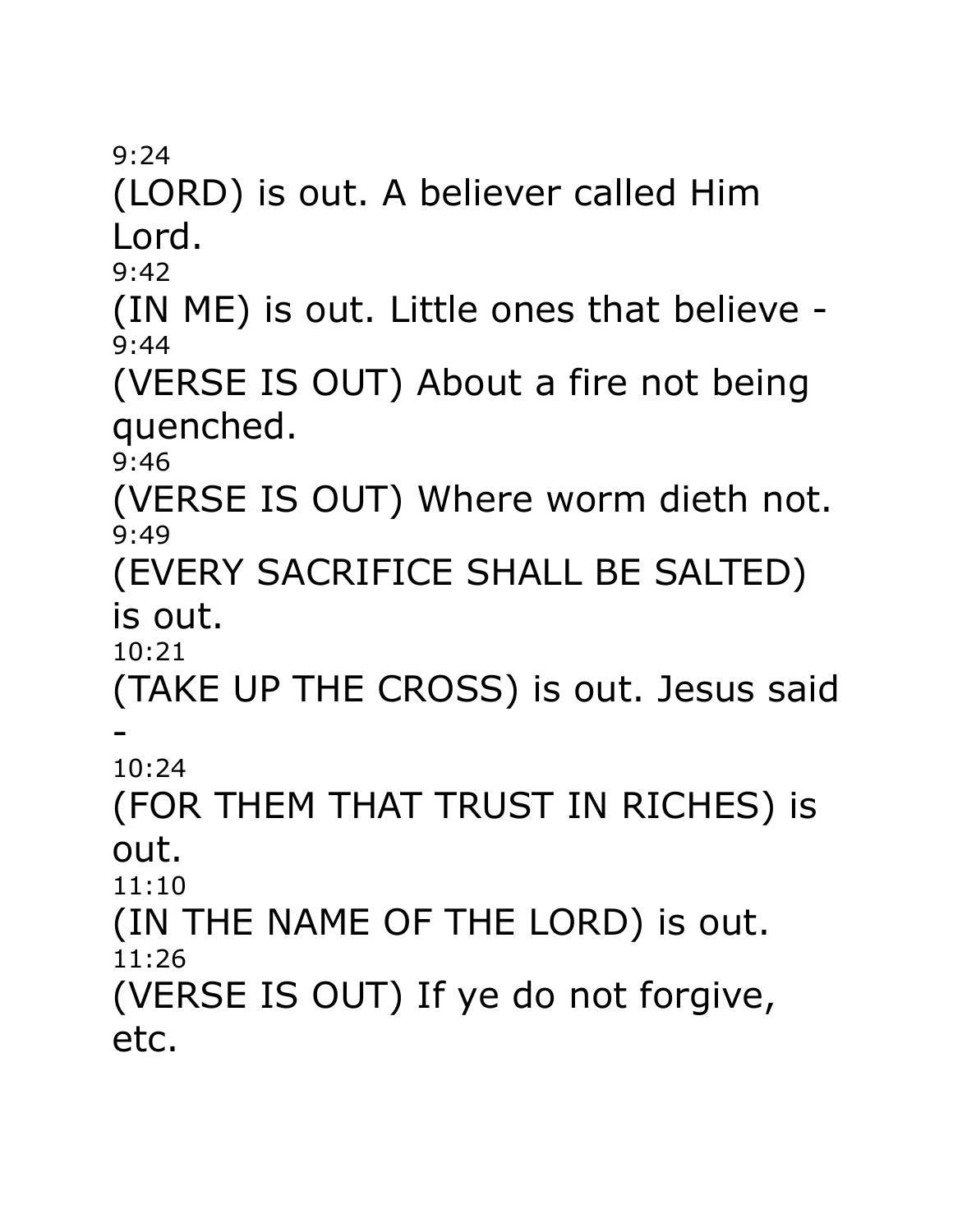### (SPOKEN BY DANIEL THE PROPHET) is out.

13:33

(AND PRAY) is out, or in italics.

14:68

(AND THE COCK CREW) is out.

15:28

(VERSE IS OUT) Scripture was fulfilled, etc.

15:39

(THE SON OF GOD) is "a son" of God 16:9-20

(12 VERSES ARE OUT) in some Bibles.

#### LUKE

1:28

(BLESSED ART THOU AMONG WOMEN) is out.

2:33

(JOSEPH) is changed to "father."

2:43

(JOSEPH AND HIS MOTHER) is changed to "parents."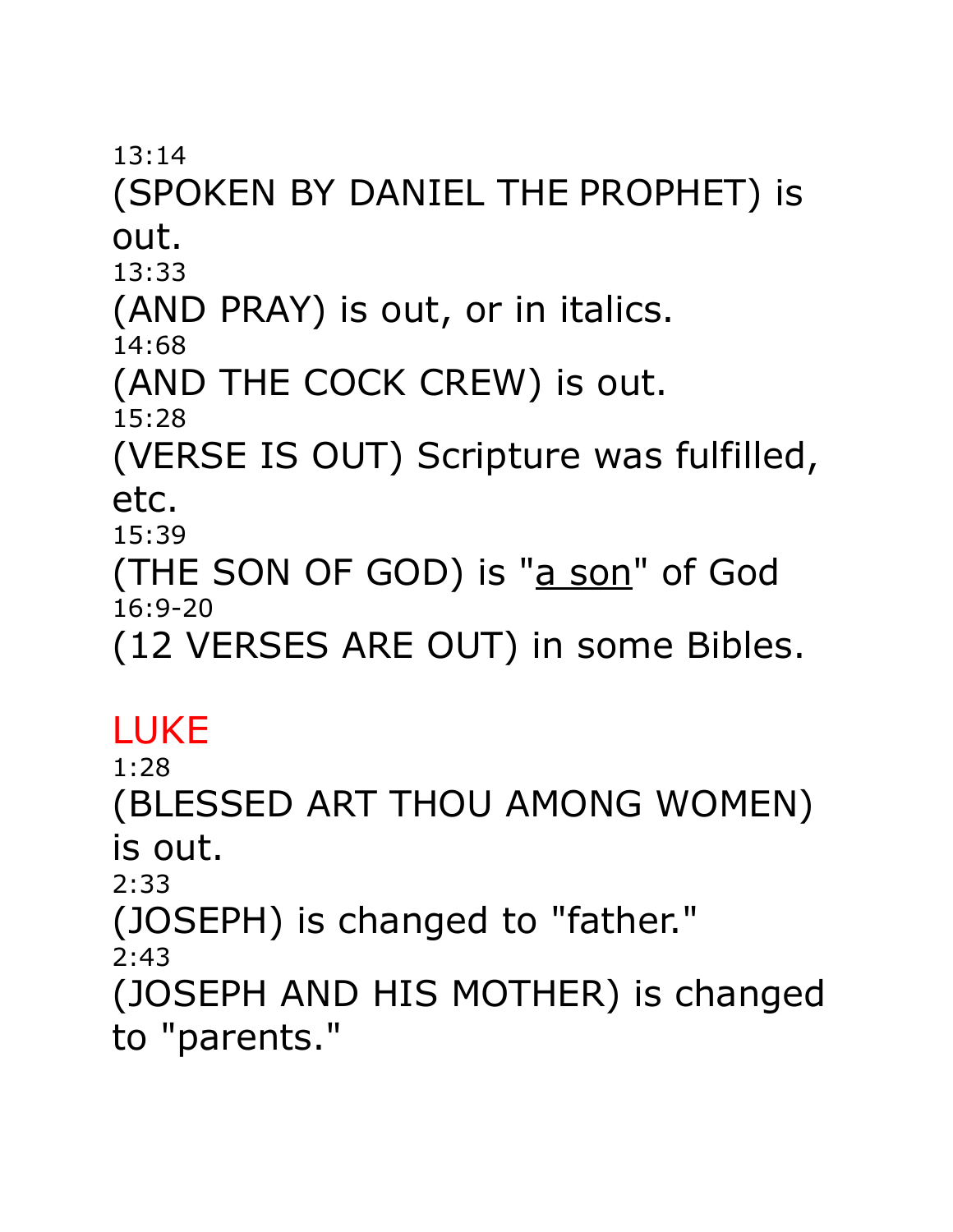(BUT BY EVERY WORD OF GOD) is out. 4:8

(GET THEE BEHIND ME SATAN) is out. 4:41

(THE CHRIST) is out. The Son of God. 6:48

(FOUNDED UPON A ROCK) is "well built."

7:31

(AND THE LORD SAID) is out.

9:54

(EVEN AS ELIJAH DID) is out.

9:55

(YE KNOW NOT WHAT MANNER OF

SPIRIT) is out.

9:56

(SON OF MAN IS COME TO SAVE LIVES) is out.

11:2-4

(MUCH IS OMITTED FROM THE LORD'S PRAYER)

11:29

(THE PROPHET) is out. Concerning Jonah.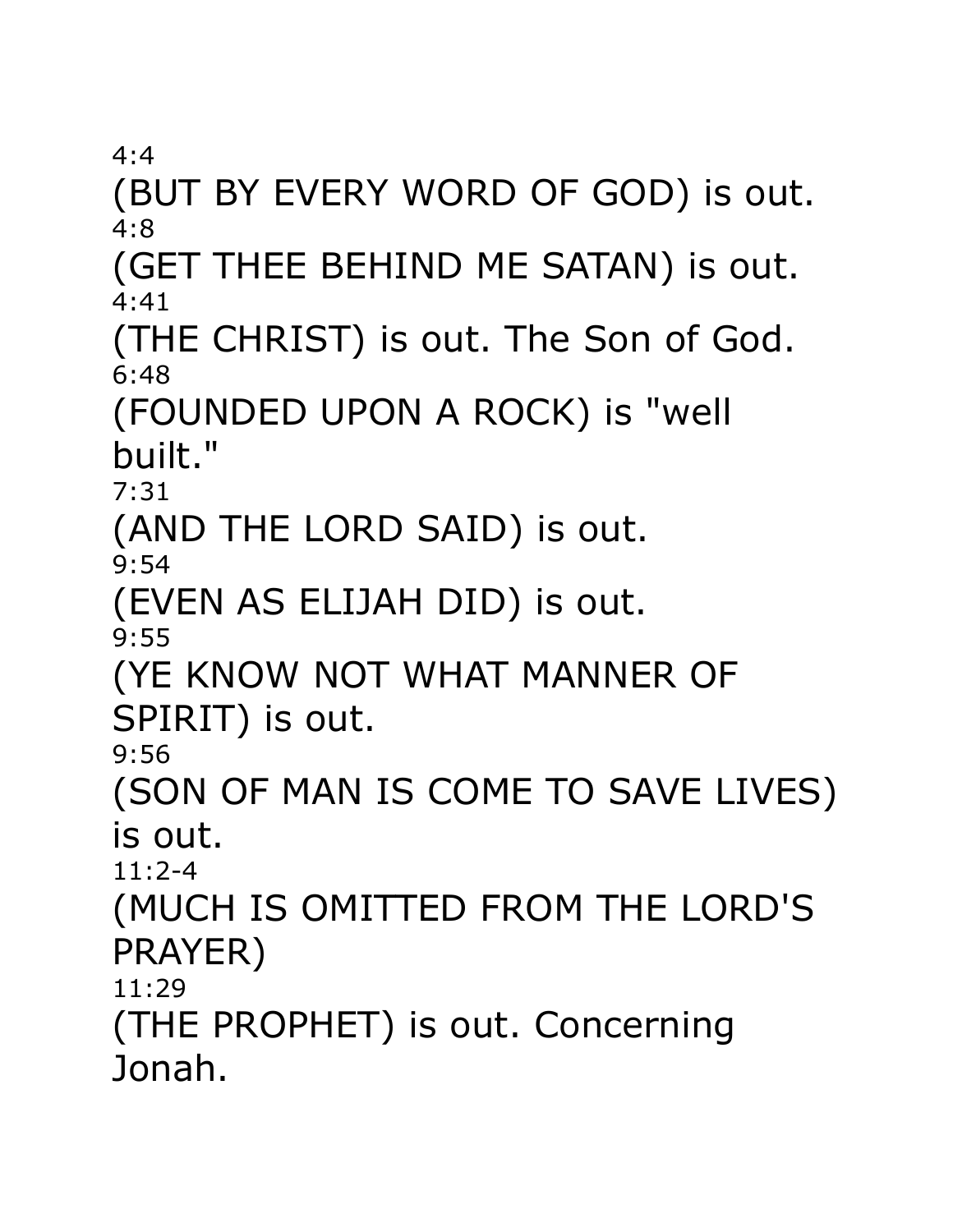### (VERSE IS OUT) One taken, another left.

 $21:4$ 

(CAST IT UNTO THE OFFERINGS OF GOD) is out.

22:20

(VERSE IS OUT) out in NEB and RSV. 22:31

(AND THE LORD SAID) is out.

22:64

(THEY STRUCK HIM ON THE FACE) is out.

23:17

(WHOLE VERSE IS OUT) in many Bibles. 23:38

(LETTERS OF GREEK, LATIN AND

HEBREW) is out.

23:42

(LORD) is out. Remember me, etc. 23:45

(SUN WAS ECLIPSED) in Moffatt and NEB.

24:3

(OF THE LORD JESUS) is out.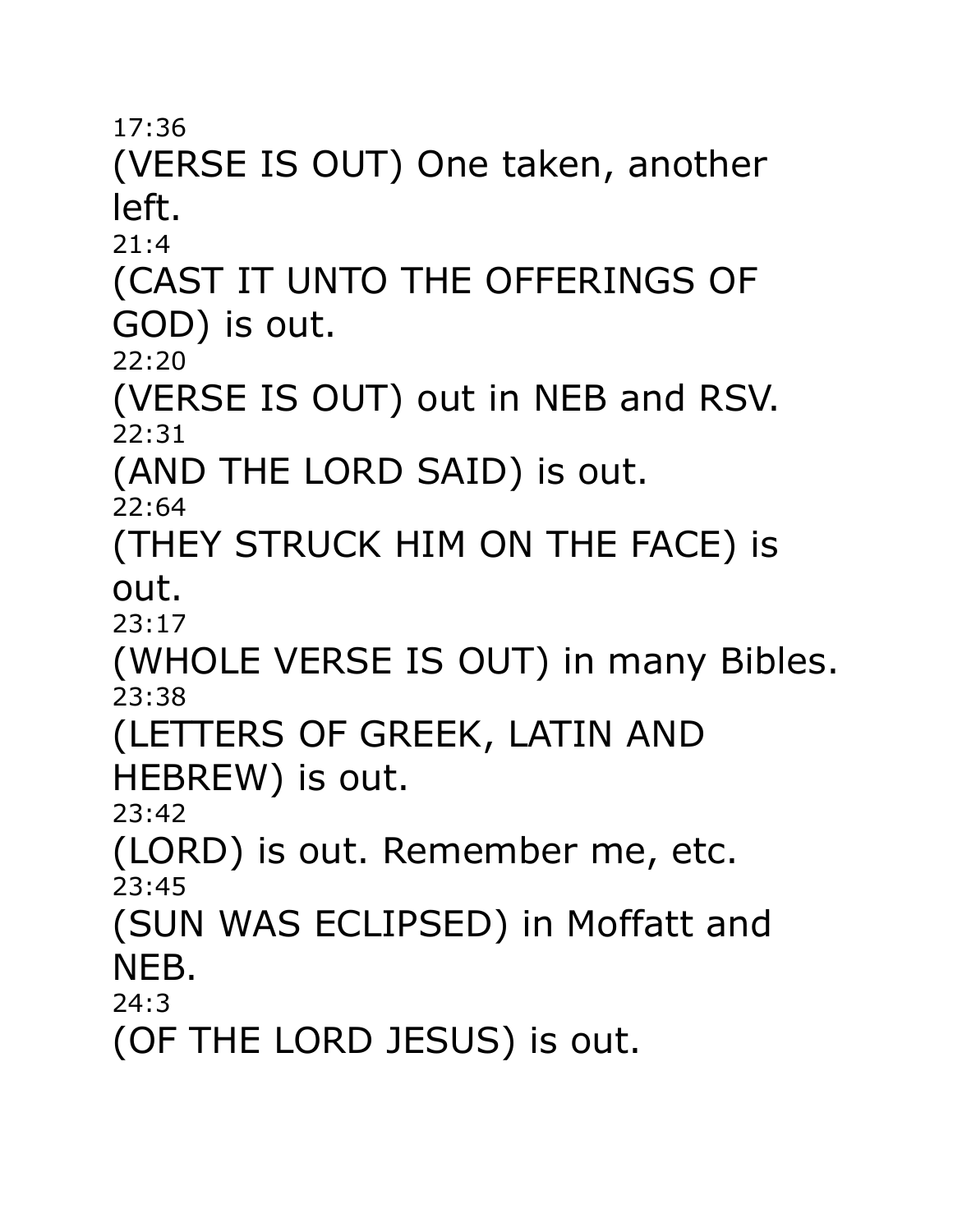### (HE IS NOT HERE, BUT IS RISEN) is out.

 $74:12$ 

(VERSE IS OUT) Peter's testimony. 24:40

(VERSE IS OUT) Christ showed them hands and feet.

24:49

(OF JERUSALEM) is out.

 $74:51$ 

(CARRIED UP INTO HEAVEN) is out.

#### **JOHN**

1:14

(BEGOTTEN) is out in 1:18; 3:16; and 3:18.

1:27

(PREFERRED BEFORE ME) is out. Jesus is -

3:13

(WHICH IS IN HEAVEN) is out.

3:15

(SHOULD NOT PERISH) is out.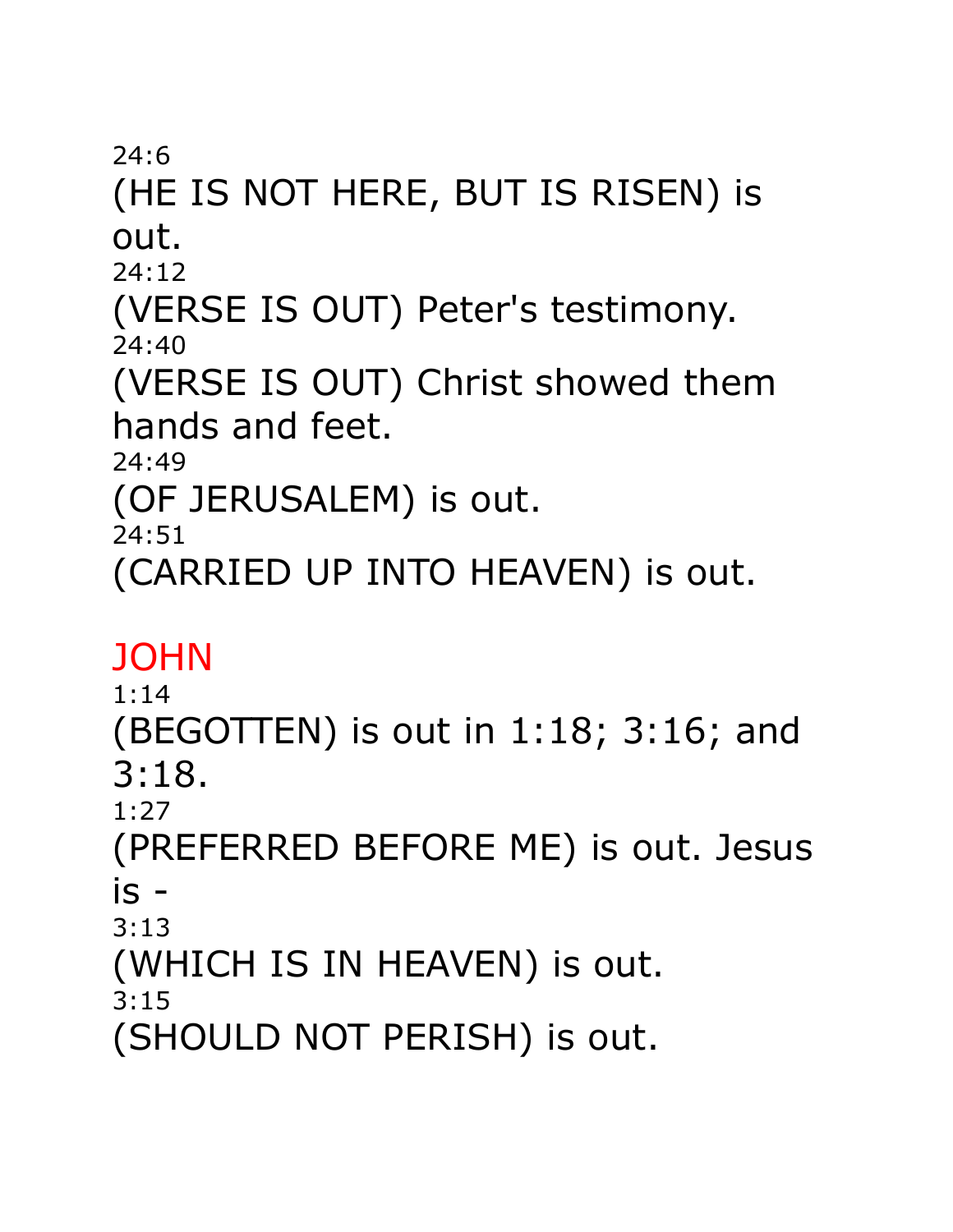$4:42$ (THE CHRIST) is out. 5:3

(WAITING FOR MOVING OF THE WATER) is out.

5:4

(VERSE IS OUT) Pool at Bethesda. 6:47

(ON ME) is out. He that believes - 6:69

(THAT CHRIST THE SON) is out. 7:53

(TO 8:11) is out, in brackets or italics. 8:16

(FATHER) is out. Changed to "He." 9:35

(SON OF GOD) is out. I Son of Man. 11:41

(WHERE THE DEAD ARE LAID) is out. 16:16

(BECAUSE I GO TO THE FATHER) is out. 17:12

(IN THE WORLD) is out.

20:29

(THOMAS) is out.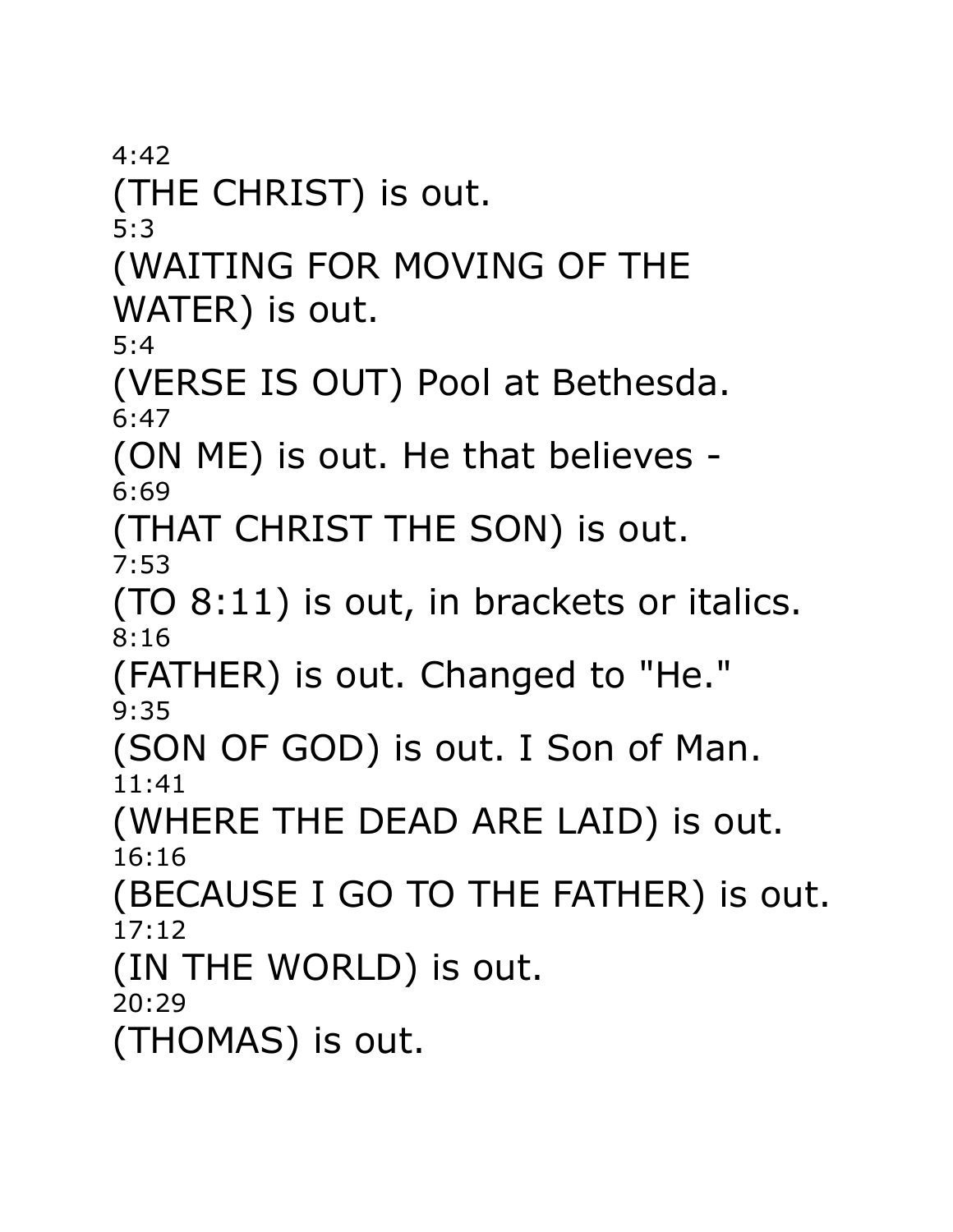### ACTS

2:30

(ACCORDING TO FLESH RAISE UP CHRIST) is out.

7:30

(OF THE LORD) is out. An angel - 7:37

(HIM SHALL YE HEAR) is out. Christ - 8:37

(VERSE IS OUT) or in brackets or italics.

9:5-6

(MUCH IS OMITTED) Concerning God's will.

10:6

(WHAT THOU OUGHTEST TO DO) More is out.

15:18

(KNOWN UNTO GOD HIS WORKS) More is out.

16:31

(CHRIST) is out.

17:26

(BLOOD) is out.

20:25

(OF GOD) is out. The Kingdom -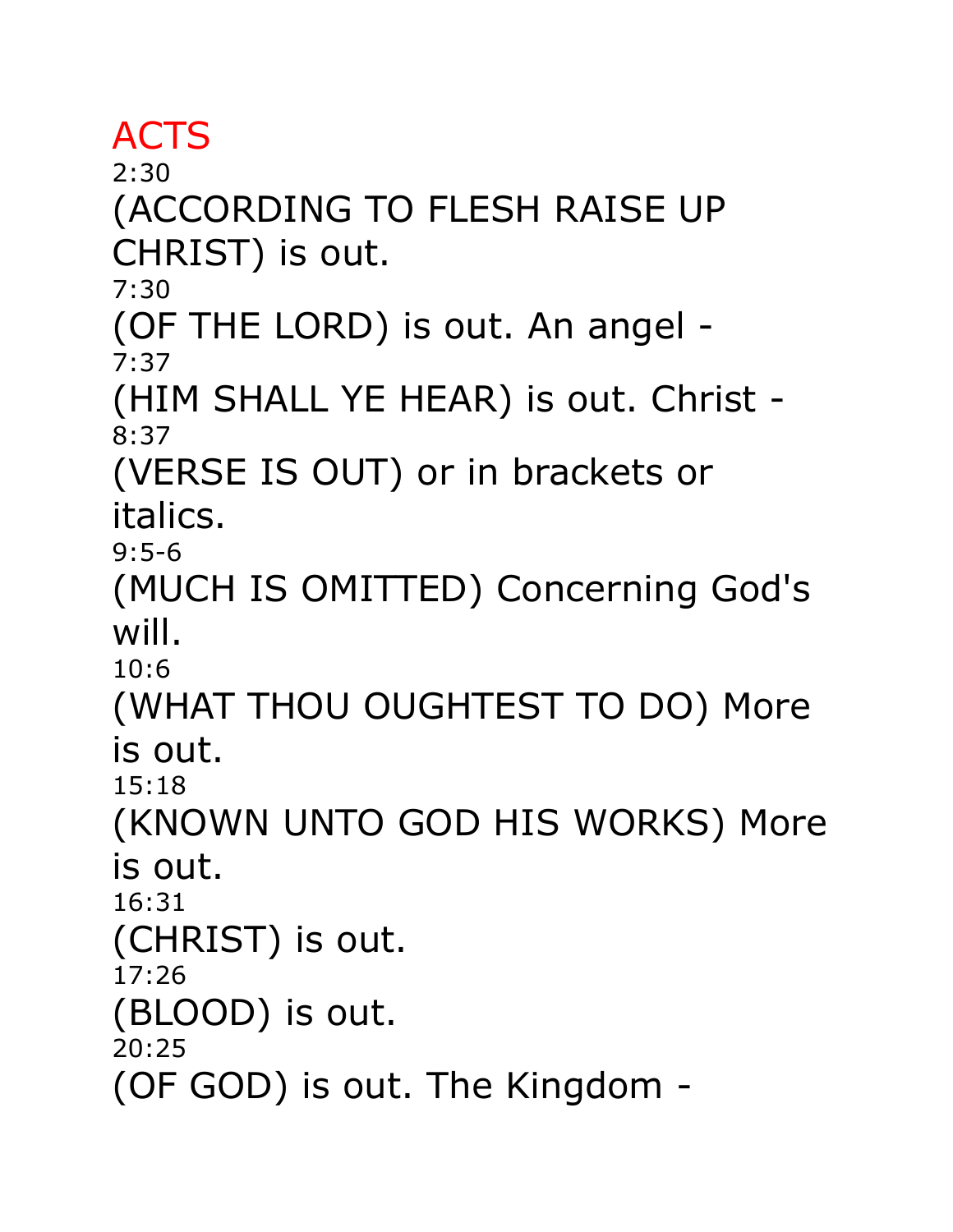20:32 (BRETHREN) is out. 23:9 (LET US NOT FIGHT AGAINST GOD) is out. 24:6-8 (MUCH IS OMITTED) or in brackets or italics. 24:15 (OF THE DEAD) is out. Resurrection - 28:16 (HALF OF VERSE IS OUT) in italics or brackets. 28:29 (VERSE IS OUT) in italics or brackets.

### ROMANS

1:16 (OF CHRIST) is out or in italics or brackets 1:29 (FORNICATION) is out. 5:2 (BY FAITH) out in Moffatt, RSV, and NEB.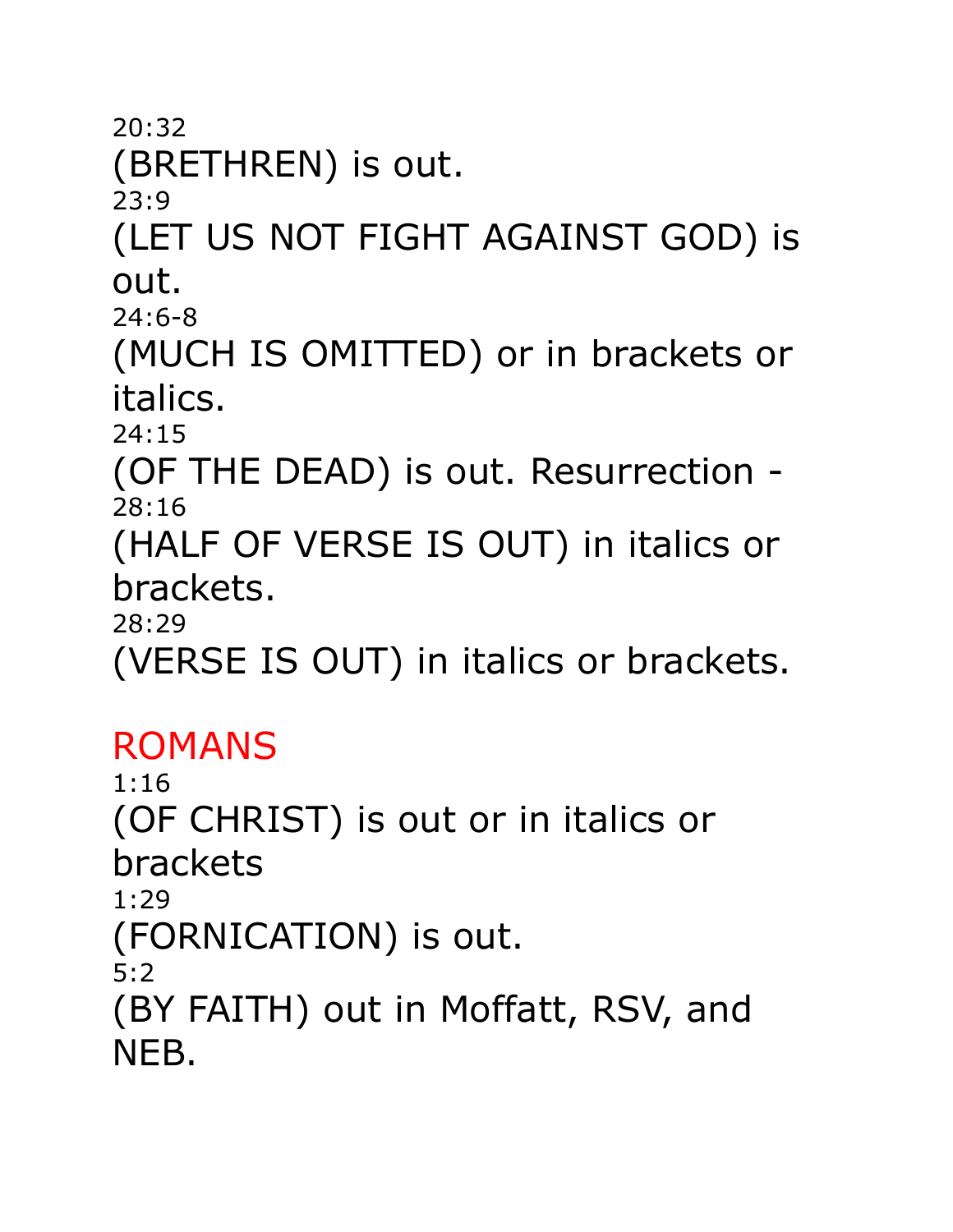# (LAST TEN WORDS ARE OUT) or in italics

9:28

(IN RIGHTEOUSNESS) is out.

10:15

(OF PEACE) is out. Gospel -

10:17

(OF GOD) is out. Christ is substituted. 11:6

(LAST 18 WORDS ARE OMITTED) 13:9

(SHALL NOT BEAR FALSE WITNESS) is out.

14:6

(15 WORDS ARE OUT) Regarding the day.

14:21

(OFFENDED, MADE WEAK) is out.

15:29

(OF THE GOSPEL) is out.

16:24

(WHOLE VERSE IS OUT) in italics or brackets.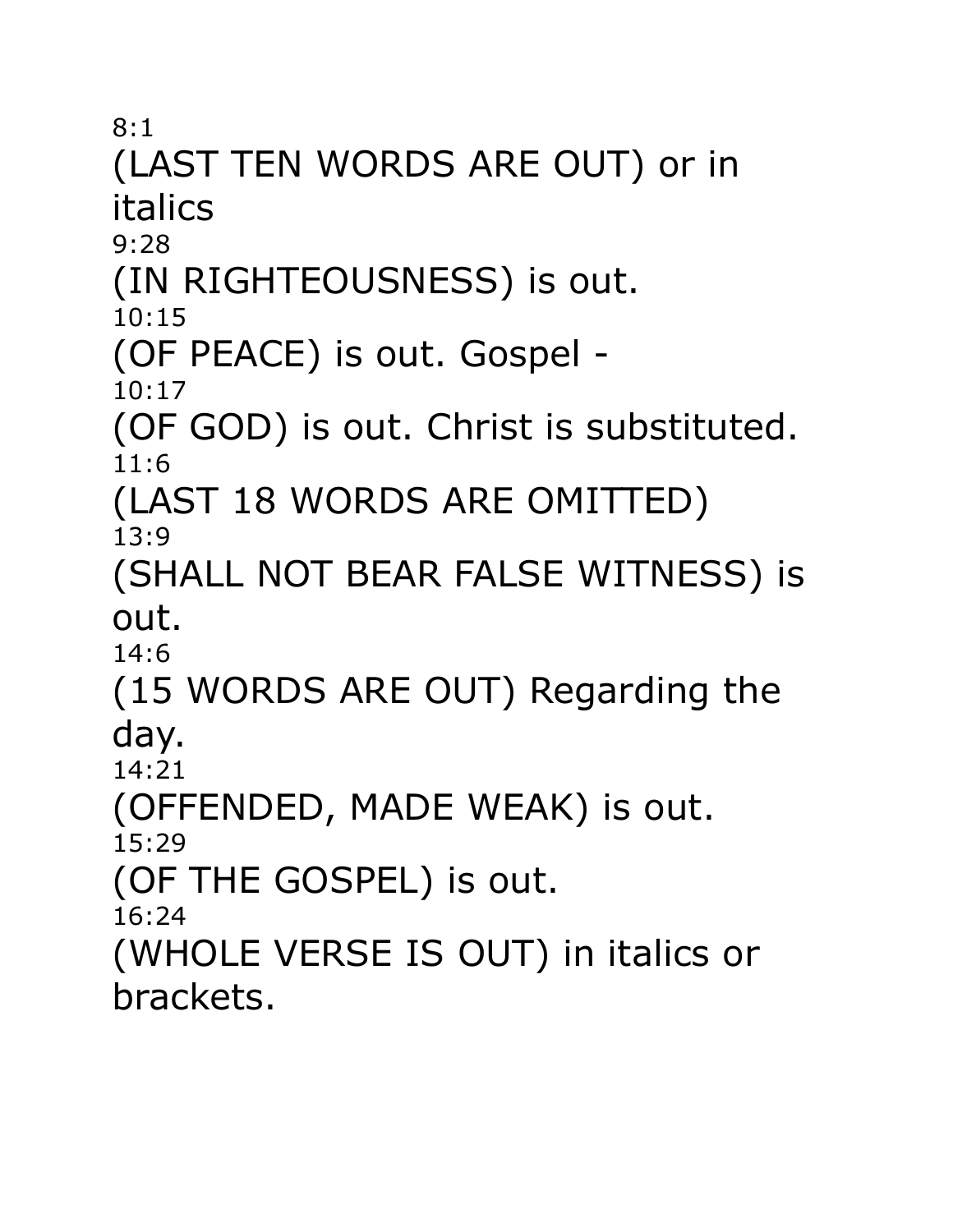# 1 CORINTHIANS

1:14

(I THANK GOD) is out in many Bibles. 5:7

(FOR US) is out. Christ Sacrificed - 6:20

(LAST 7 WORDS ARE OUT) Your Spirit, etc.

7:5

(FASTING) is out. Joined with prayer. 7:39

(BY THE LAW) is out. The wife is bound -

10:28

(THE EARTH IS THE LORD'S) is out, and more.

11:24

(TAKE EAT) is out. This is my body - 11:29

(LORD'S) is out, referring to the body. 15:47

(THE LORD) is out. Lord from Heaven. 16:22

(JESUS CHRIST) is out.

16:23

(CHRIST) is out.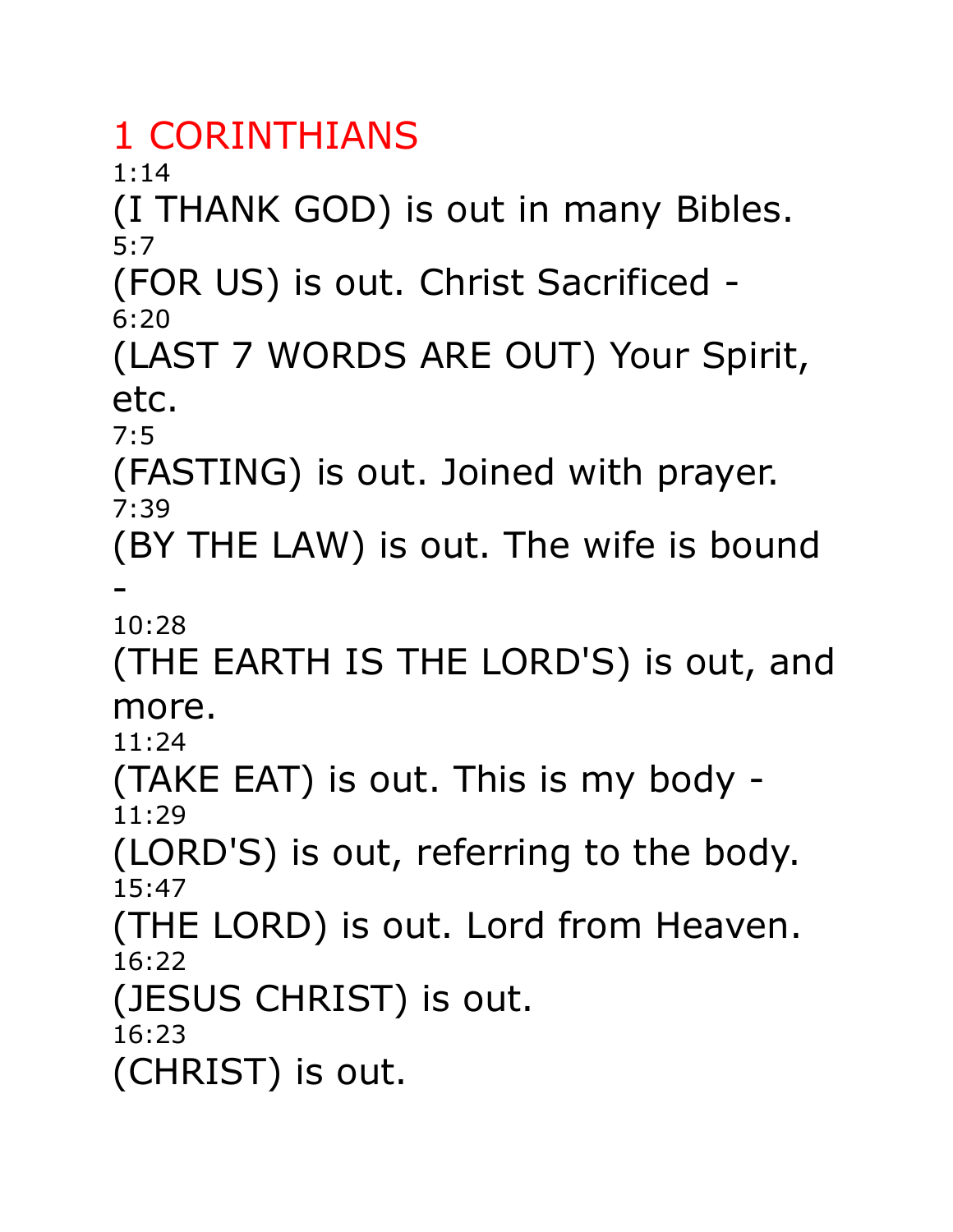2 CORINTHIANS 4:6 (JESUS) is out. 4:10 (THE LORD) is out. 5:18 (JESUS) is out or in italics. 11:31 (CHRIST) is out, or in italics.

#### GALATIANS

1:15 (GOD) is out. 3:1 (THAT YE SHOULD NOT OBEY TRUTH) is out. 3:17 (IN CHRIST) is out. 4:7 (THROUGH CHRIST) is out. 6:15 (IN CHRIST JESUS) is out. 6:17 (LORD) is out.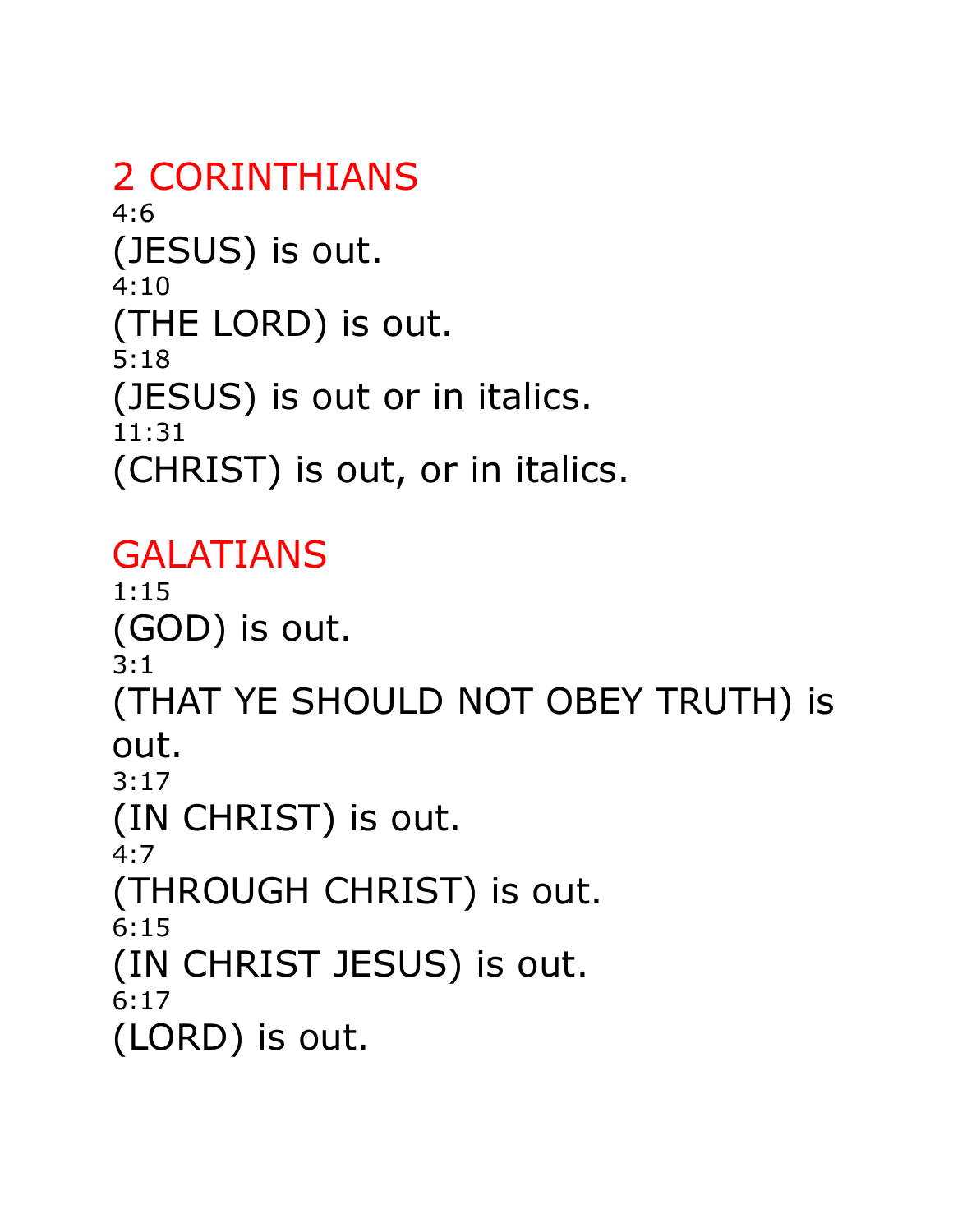# EPHESIANS

3:9 (BY JESUS CHRIST) is out. God Created -

3:14

(OF OUR LORD JESUS CHRIST) is out. 5:30

(OF HIS FLESH AND OF HIS BONES) is out.

6:1

(IN THE LORD) is out. Obey parents - 6:10

(MY BRETHREN) is out.

### PHILIPPIANS

3:16 (LET US MIND THE SAME THING) is out.

# COLOSSIANS

 $1:2$ (THE LORD JESUS CHRIST) is out. 1:14 (THROUGH HIS BLOOD) is out, or in italics. 1:28 (JESUS) is out.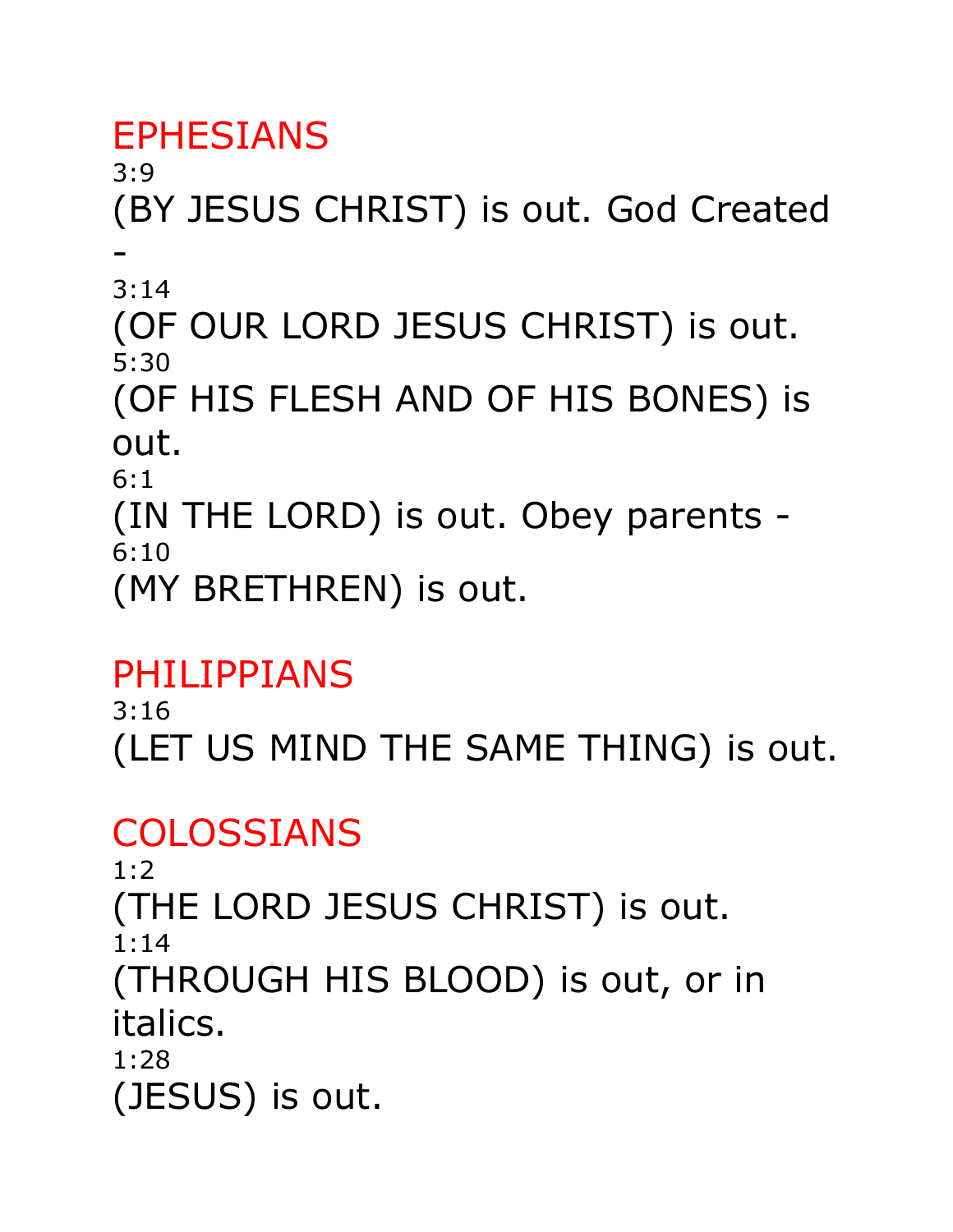#### 2:11 (OF THE SINS OF) is out. 3:6 (CHILDREN OF DISOBEDIENCE) is out.

### 1 THESSALONIANS

1:1 (FROM GOD OUR FATHER AND LORD JESUS) is out. 2:19 (CHRIST) is out. 3:11 (CHRIST) is out, or in italics. 3:13 (CHRIST) is out, or in italics.

### 2 THESSALONIANS

1:8 (CHRIST) is out, or in italics.

# 1 TIMOTHY

1:17 (WISE) is out. The only wise God. 2:7 (IN CHRIST) is out, or in italics.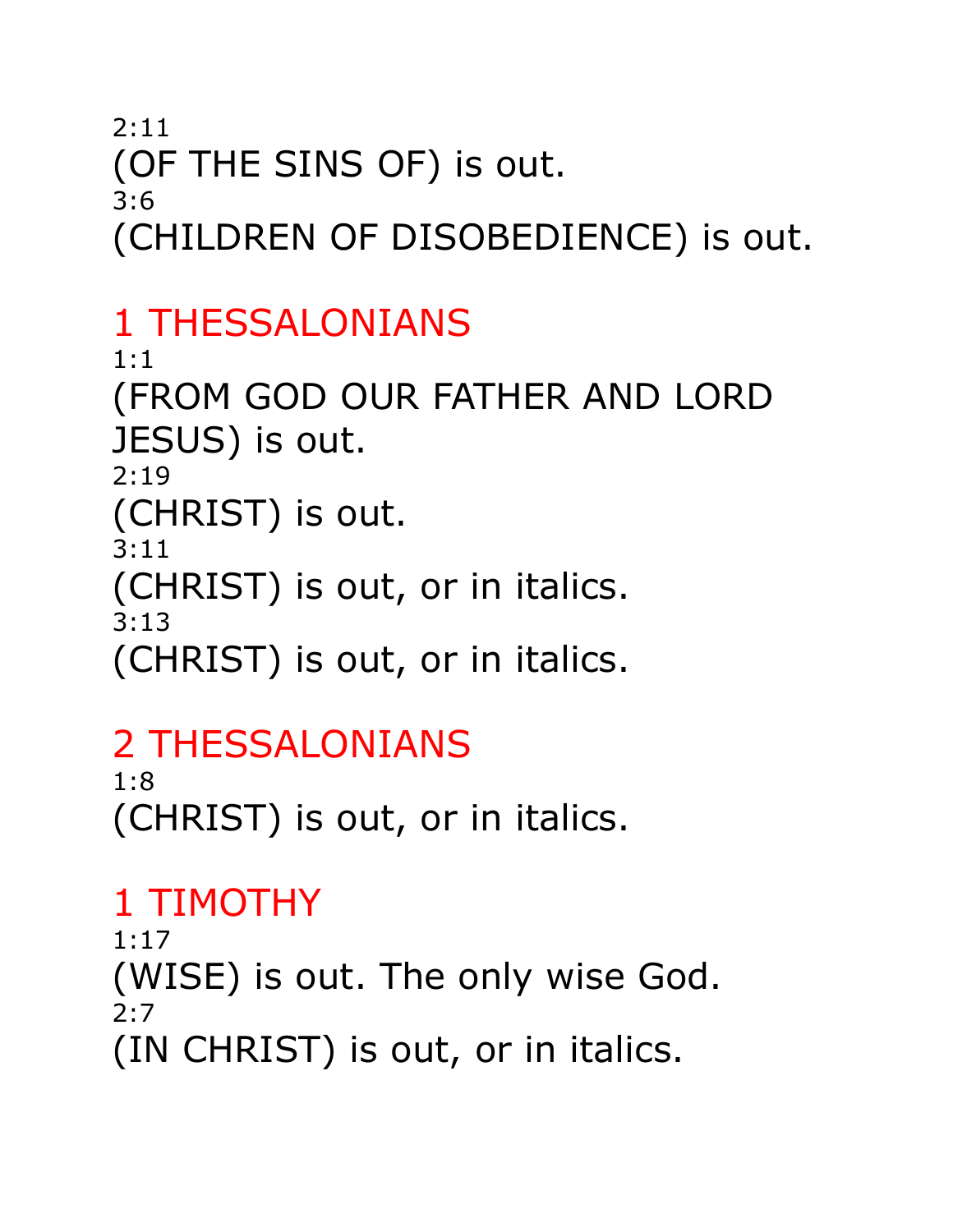3:16 (GOD) is out. Manifest in the flesh. 4:12 (IN SPIRIT) is out. 6:5 (FROM SUCH WITHDRAW THYSELF) is out.

# 2 TIMOTHY

1:11 (OF THE GENTILES) is out. 4:1 (LORD) is out. 4:22 (JESUS CHRIST) is out, or in italics.

# **TITUS**

 $1:4$ (THE LORD) is out, or in italics.

# PHILEMON

1:6 (JESUS) is out. 1:12 (RECEIVE HIM) is out.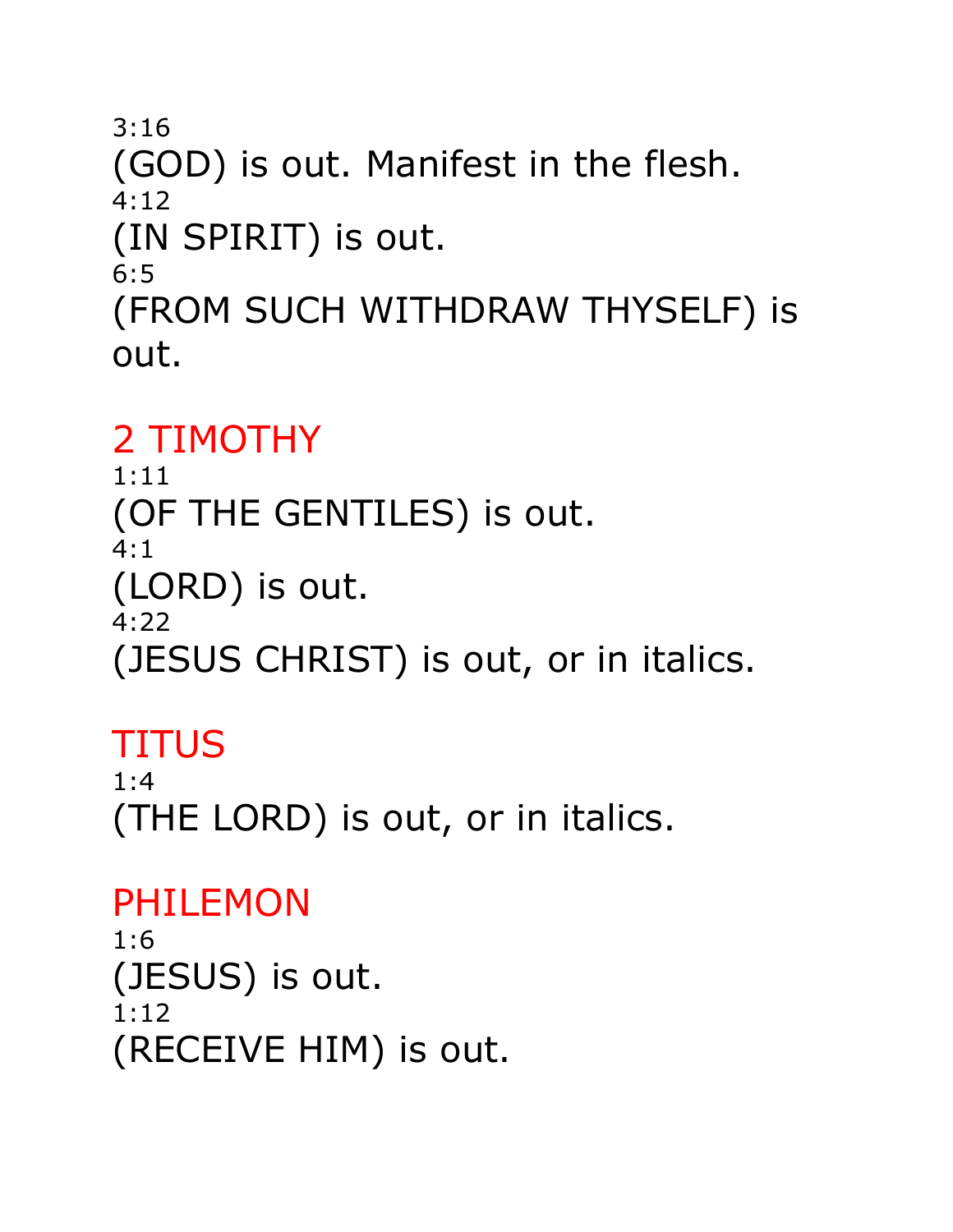### **HEBREWS**

1:3 (BY HIMSELF) is out. Purged our sins -  $2:7$ (SET HIM OVER THE WORKS OF THY HANDS) is out. 3:1 (CHRIST) is out.  $7:21$ (AFTER ORDER OF MELCHIZEDEK) is out. 10:30 (SAITH THE LORD) is out. 10:34 (IN HEAVEN) is out. 11:11 (WAS DELIVERED OF A CHILD) is out. Sarah -

#### **JAMES**

5:16 (FAULTS) is changed to sins. (wrong Greek text.)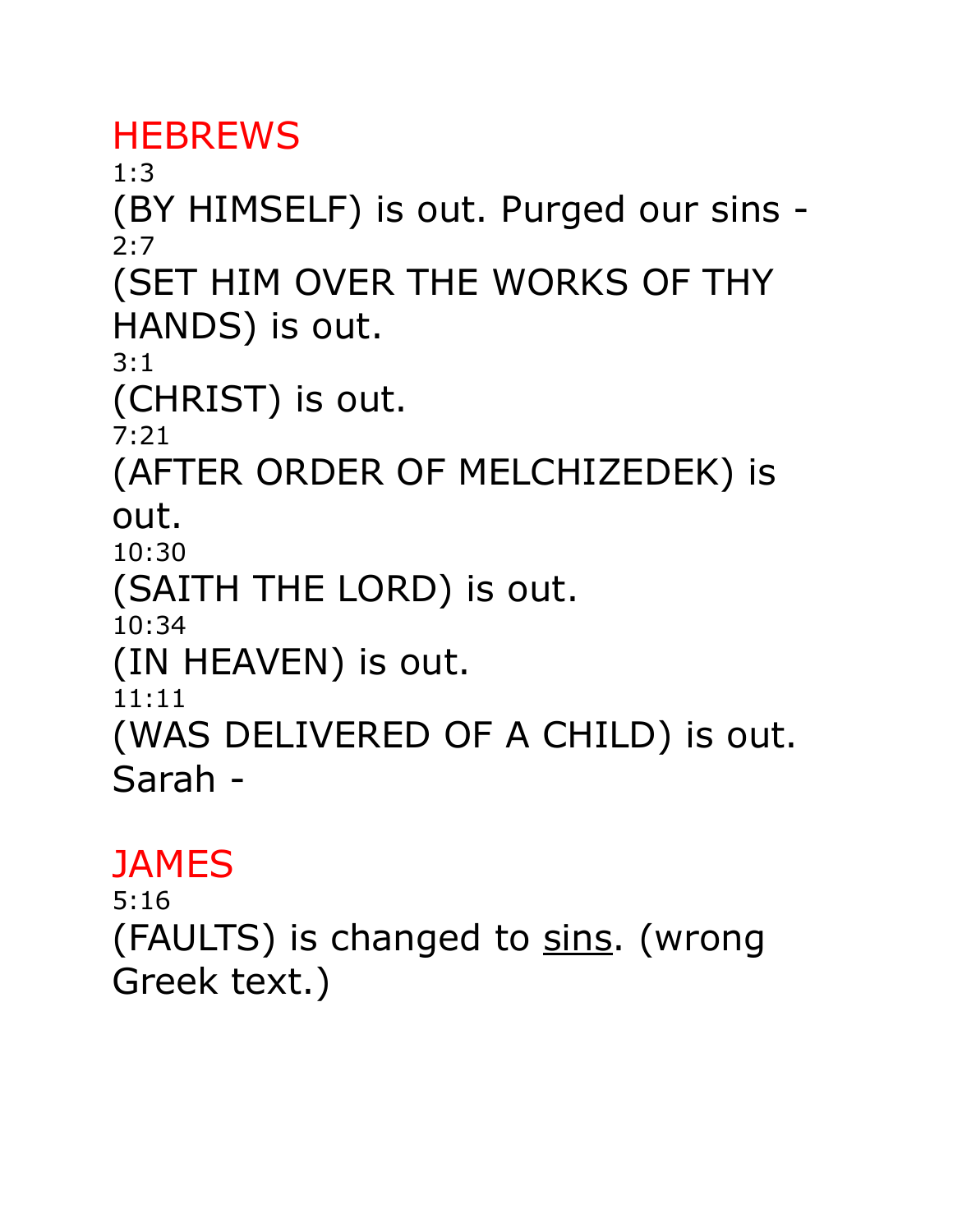### 1 PETER

1:22 (THROUGH THE SPIRIT) is out. 4:1

(FOR US) is out. Christ suffered - 4:14

(LAST 15 WORDS ARE OUT) or in italics.

5:10

(JESUS) is out, or in italics.

5:11

(GLORY AND DOMINION) is out in some Bibles.

### 2 PETER

 $2:17$ (FOREVER) is out, or in italics. 3:9 (US IS CHANGED TO YOU) Destroys meaning.

# 1 JOHN

1:7 (CHRIST) is out. 2:7 (FROM THE BEGINNING) is out.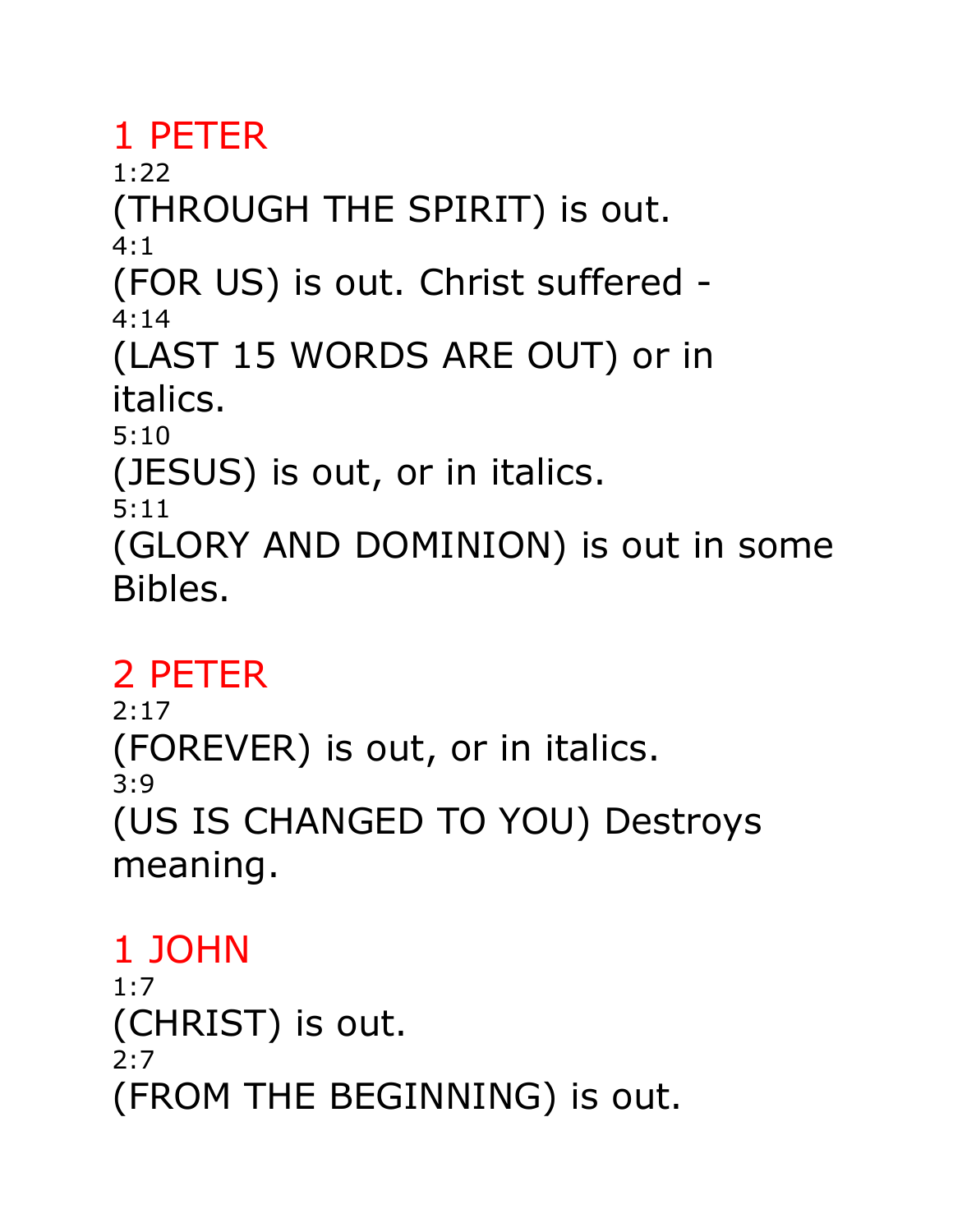#### (CHRIST IS COME IN THE FLESH) is out. 4:9

(BEGOTTEN) is out in some versions. 4:19

(HIM) is out, or in italics. We love - 5:7-8

(MANY WORDS ARE OUT OR CHANGED) 5:13

(LAST 13 WORDS ARE OUT)

#### **JUDE**

1:25 (WISE) is out. Referring to God.

# REVELATION

1:8 (THE BEGINNING AND THE END) is out. 1:11 (TEN WORDS ARE OUT) Alpha and Omega, etc. 2:13 (THY WORKS) is out. 5:14

(HIM THAT LIVETH FOREVER AND EVER) is out.